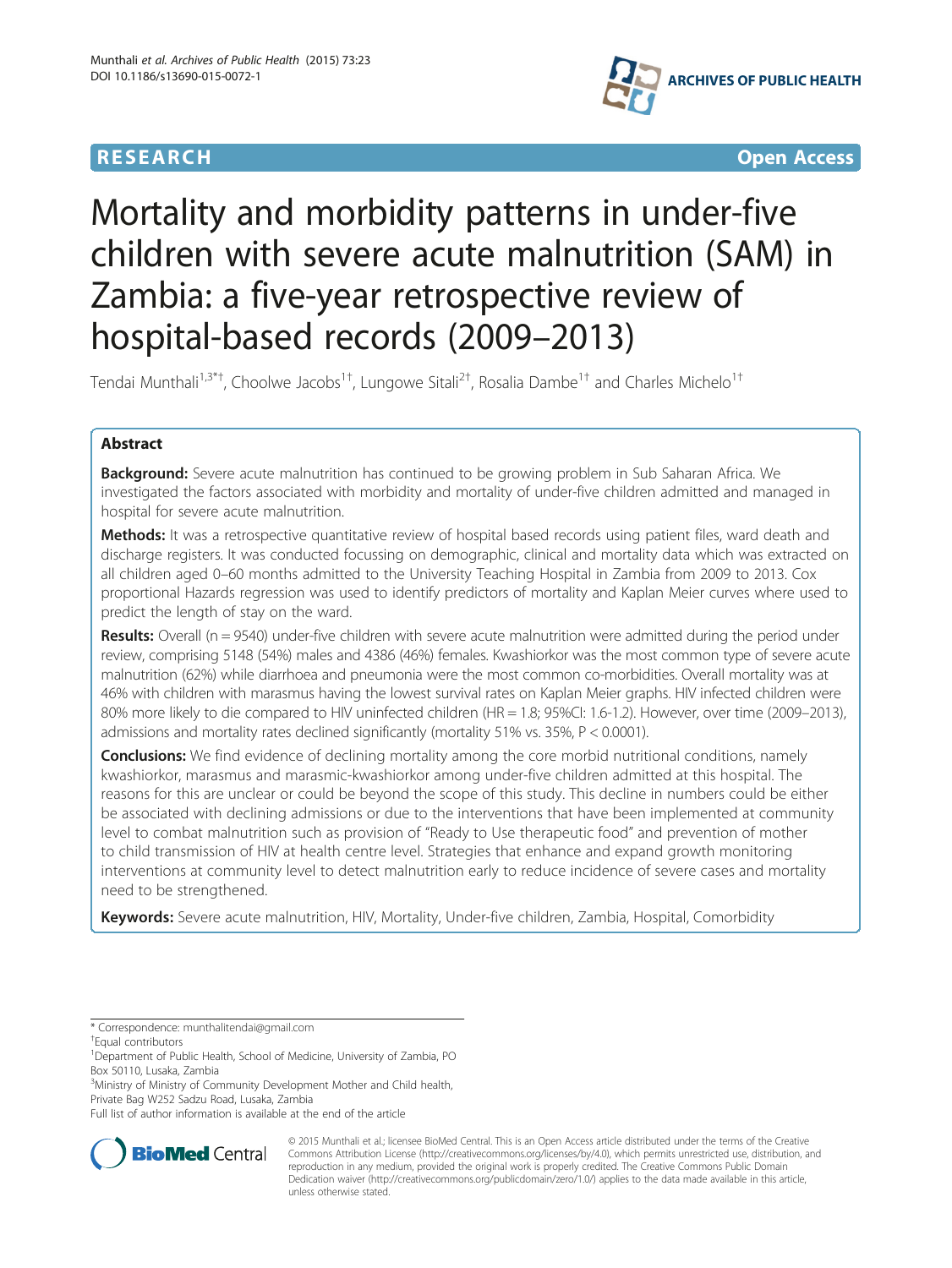## Background

Globally about 25 to 35 million under-five children have severe acute malnutrition (SAM) and 13 million of these children live in sub-Saharan Africa and of these children one million will die every year [[1](#page-8-0)]Severe acute malnutrition, is characterised by wasting (marasmus), oedema (as a result of kwashiorkor), or both (marasmic kwashiorkor), and occurs mostly in children [\[2](#page-8-0)]. Marasmus is diagnosed when subcutaneous fat and muscle are lost because of the body's process of mobilising energy and nutrients. Clinical features usually include a triangular face, extended abdomen (from muscular hypotonia) and anal or rectal prolapse (from loss of perianal fat). Features such as oedema, changes to hair and skin colour, anaemia, hepatomegaly, lethargy, severe immune deficiency and early death characterise kwashiorkor [\[2\]](#page-8-0). These and many other complications partly explain why malnutrition continues to be a major cause of disease burden especially in low-income countries killing millions of children [[3-8\]](#page-8-0). There is evidence illustrating how substantial investments have been implemented to avert associated negative effects [\[9,10](#page-8-0)]. However many developing countries continue to experience poor child growth rates, high morbidity and mortality with about three million child deaths due under nutrition every year [\[11\]](#page-8-0).

A vast majority of children suffering from acute malnutrition are found in Sub Saharan Africa (13 million, 9.4% of all under fives in the region). The worst affected in Africa are west, central and eastern Africa [[1\]](#page-8-0). In Zambia, about 5% of children have severe malnutrition, 16% are underweight and 45% are stunted and it has been suggested that this accounts for up to 52% all under-five deaths [\[12,13](#page-8-0)] Under-five severe malnutrition rates have been high for the past decade [[14](#page-8-0)]. In view of this, the Ministry of Health in Zambia has since 2005, implemented the Integrated Management of Acute Malnutrition programme which looks at community and health centre-level management of uncomplicated severe acute malnutrition and training of health workers [\[13\]](#page-8-0). The programme is a communitybased approach for the management of uncomplicated severe acute malnutrition where Ready-To-Use Therapeutic Foods (RUTF) are made available to families of children with severe acute malnutrition through either a health facility or a community health worker [[8,13,15\]](#page-8-0). Community health workers are trained to identify children with SAM and to recognise those children who need urgent treatment or have complications and need referral [\[15\]](#page-8-0). At hospital level, training of health care workers in World Health Organization (WHO) treatment guidelines is part of the policy to manage complicated SAM in the in-patient setting. The WHO treatment guidelines are a ten-step protocol with three phases of treatment, which include stabilisation, rehabilitation, and discharge and follow up used in inpatient settings in the country [[16](#page-8-0)].

However, a nation-wide increase in the levels of admission for children with SAM was noticed in the last quarter of the year 2008 in a study by the Nation Food and Nutrition Commission NFNC in 2008 [[17\]](#page-8-0). This was despite the promotion of community therapeutic care for treatment of uncomplicated severe malnutrition and improvements in early identification of malnutrition and reduction of congestion in hospitals [\[8,17](#page-8-0)]. The University Teaching Hospital (UTH) recorded up to 50% mortality rates in the last quarter of 2008 [\[17](#page-8-0)]. Similarly, Trehan et al. [\[18](#page-8-0)] also revealed that at UTH, case fatality rates were about 40%. Irena et al. [[19\]](#page-8-0) conducted a cohort study involving children 6–59 months old with SAM admitted to the UTH as in-patients. The study revealed that overall mortality rate was at 40% while at 48 hours after admission it was 30.6% and 65% at 1 week of admission. This information clearly suggests there might exist unexplored dynamics that could explain in part or in full the reasons for this high burden. Although this could be multi-factorial, one expects that at hospital level, there exists an environment that should be examined easily when such questions arise. We hypothesised that mortality and morbidity rates are still high and in this regards present study aimed to determine morbidity and mortality patterns and to investigate factors that could be associated with severe acute malnutrition among under five children attending UTH from 2009 to 2013.

## Methods

## Population and sampling procedures

This study was done at UTH in Lusaka, Zambia in the Nutrition Rehabilitation Unit. The Nutrition Rehabilitation Unit only admits children under 14 years and has admissions of complicated SAM from all around the country. The unit has a bed capacity of 59 and admits all year round. Owing to high numbers of cases of complicated SAM than the unit can accommodated cot sharing is a common practice. The ward is managed by three rotating resident physicians, two junior resident medical officers, a senior registrar, a consultant paediatrician and three to five nurses. All admissions are examined by the attending physician and comobidities were assessed clinically by attending physicians. All the children are managed using WHO standard guidelines for the management of SAM.

In the first phase F75 therapeutic milk (prepared using fresh or fermented milk on the ward) are used to nutritionally rehabilitate the children. After the nutritional rehabilitation F100 therapeutic milk or a peanut based ready-to-use therapeutic food (RUTF) is used to stabilize the children. Once the child is stabilized, they are discharged and referred to one of the outpatient therapeutic programs (OTP) for full recovery. HIV serology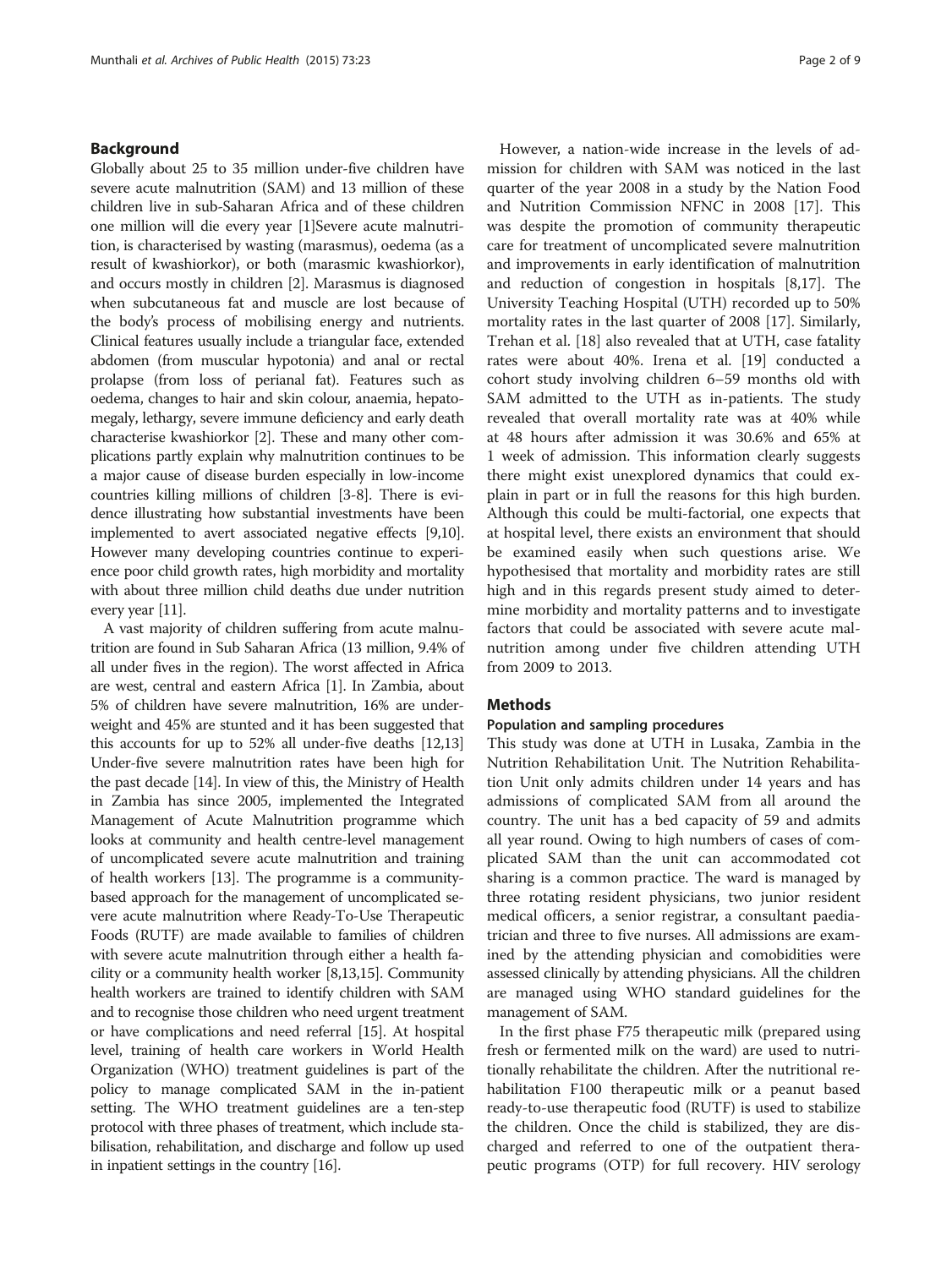for children older than 19 months of age was done using Determine® HIV-1/2 test while for children 18 months and younger DNA PCR was done after obtain consent from caregivers. All children found to be HIV infected are commenced on ART in the wards and on discharge are referred to one of the outpatient therapeutic programs for continued management.

All 0–60 months of age children admitted to the inpatient nutrition unit (AO7) between 2009 and 2013 were eligible for the study. Admission to the unit is based on the presence of bilateral pitting oedema and /or weight for height Z-scores (WHZ) < −3 standard deviations (SD). The WHO weight-for-length reference card (growth standards charts) are used to calculate weight for height Z- scores.

The study was a retrospective quantitative review of hospital based records. The sample collected comprised some records with incomplete information especially from 2009 to 2011. Overall the de facto eligible sample amounted to 9540 records. Some registers and files were missing from the ward, which led to missing data for most of the variables like types of malnutrition, mortality, co-morbidity and HIV. Given that a complete case analysis method was the default setting for the software used to analyse the data in this study, a sensitivity analysis was done to ascertain whether the findings of this study would have been different if the missing data had been included in the analysis. A dichotomous variable was then created using the total number of missing and present data in the dependant variable mortality. The variable was then cross tabulated in chi square to compare whether there were more missing values than known values in the independent variables. The analysis shows that generally the known data was more than the missing. Consequently it can be inferred that the results could not have changed significantly if all the missing data were added to the analysis.

## Data extraction

Trained assistants extracted data on variables of interest from ward A07 patient death and discharge registers and files, using an Excel-based predesigned data collection form. Additional linked data on HIV infection status was also sourced from the Paediatric HIV Centre of Excellence (POCE) within UTH. Completeness of the information on all of the socio-demographic variables, clinical data including ultimate outcome (death or discharge) as recorded in the registers and legibility of each filled in data collection form were audited at the end of each day to ensure accuracy. The extracted data was then entered into conventional Microsoft Excel operating system. Data verification, coding, cleaning and validation were conducted until the database corresponded with the data collected on the collection forms after which it was exported to Stata (version 11) using Stat-Transfer software in readiness for analysis.

## Data analysis

Intercooled Stata version 11 (College Station, Texas, USA) was used for all the analyses. Descriptive statistics were used to summaries age and length of stay on the ward. To examine if morbidity, co-morbidity, residence, and HIV status were associated with mortality, Cox proportional hazards regression was performed using all the categorical exposure variables after conducting a chi-square test of independence initially. Model diagnostics were done using the maximum likelihood estimation (MLE) and the Hosmer-Lemeshow goodness-of-fit. Kruskal Wallis was used to compare if means of "length of stay on the ward" and "age" for the different types of SAM were different. Cox proportional hazards regression was used to predict the risk of death in the co-morbidity and morbidity groups while adjusting for other variables. All variables were added to the model except the continuous variables age and length of stay. Cuzick, a non parametric test for trends, was used to examine trend patterns for both morbidity and morbidity between 2009 and 2013. Kaplan-Meier curves were also used to estimate survival probability of different types of SAM. A p-value of less than 0.05 was considered as significant and 95% confidence intervals were reported. Since analyses were not done in yearly strata (2009–2013), the term "overall" was reserved for pooled estimates that covered all records of all years together.

There were various co-morbidities that were recorded in the data. These co-morbidities included respiratory tract conditions such TB, Pneumonia, bronchitis, cough, flu; skin conditions such as burns, dermatitis, abscesses, chicken pox and measles; birth defects like cerebral palsy, cleft lip pallet; blood conditions such as anaemia, septicaemia, sickle cell disease, malaria, cardiac conditions, meningitis and neoplasm among other conditions. The co-morbidities were then analysed based on frequencies and then the co-morbidities with the lowest frequencies (n < 100) were grouped together and labelled "Other". Five comorbidity groups' namely Anaemia, Septicaemia, Tuberculosis, Diarrhoea and Other were finally analysed as a single variable labelled co-morbidity. HIV was analysed as a separate comorbidity.

## Ethical approval

Ethical clearance (IRB No. 00005948) was granted by Excellence in Research Ethics and Science (ERES). Permission to conduct the study was solicited from UTH authorities and Ministry of Health.

## Results

### Population and demographic characteristics

Overall ( $n = 9540$  under-five children), there were  $5,148$ (53.9%) males with a median age was 17 (IQR 12–22) months. Majority (93.3%) of the records were for children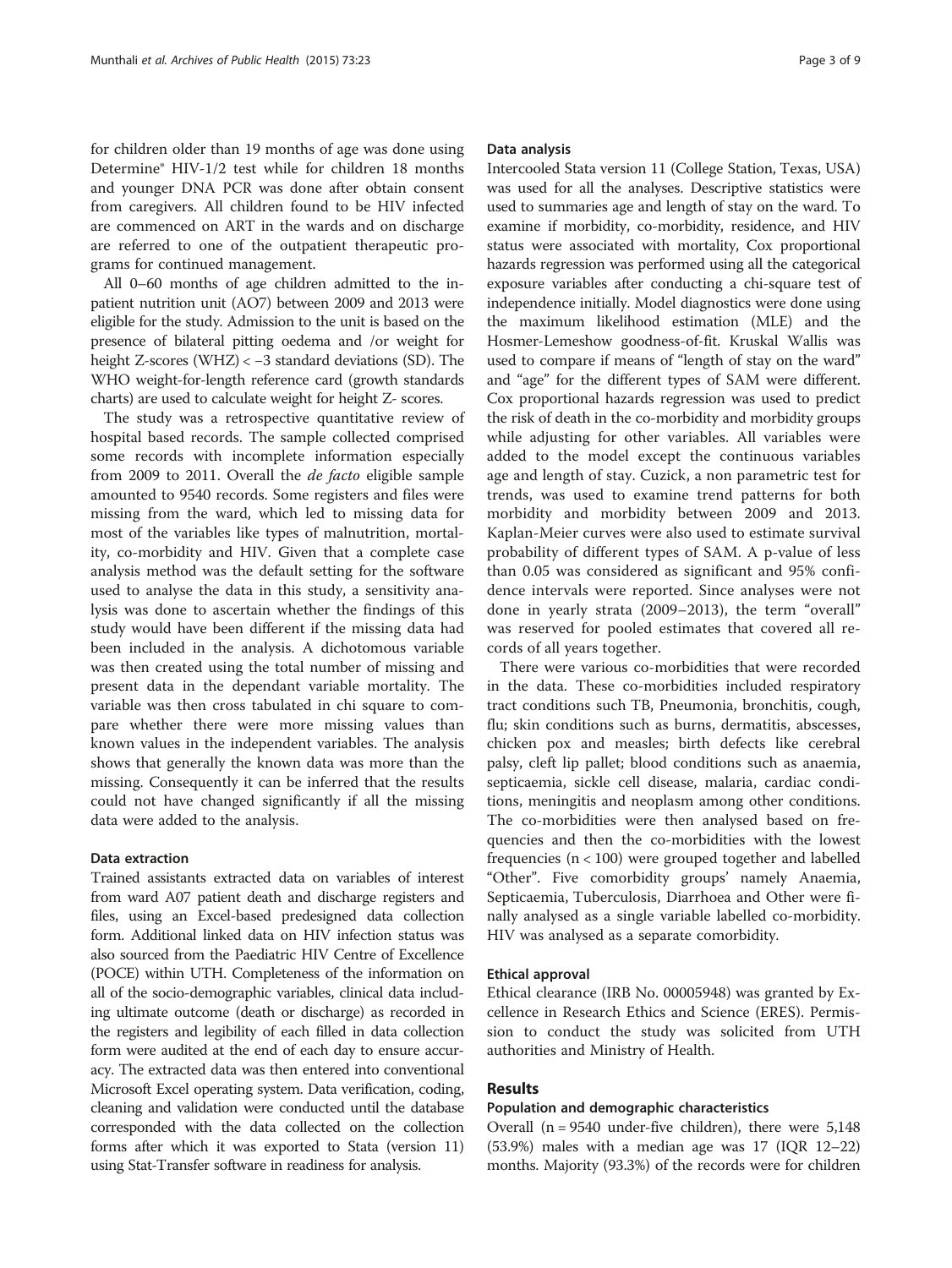## Morbidity patterns

Kwashiorkor was seen as the most frequently recorded type of SAM accounting for 62.0% of the children. This was followed by marasmus that accounted for 21.6% of the children while Marasmic–kwashiorkor had 16.4%. Of the co-morbidity recorded  $(n = 2,037)$ , 11.6% had anaemia, 29.8% had diarrhoea, 25.3 % had pneumonia, 5.3% tuberculosis and 6.8% septicaemia, while 21.2% had other co-morbidities (Table 1).

Median age among children with kwashiorkor was 18 months (IQR 12–23), 17 months (IQR12-22) for those with marasmic-kwashiorkor and 15 months (IQR 11–20) for those with marasmus only ( $P = 0.001$ ). Results also showed that HIV infection prevalence was 32.2%

with SAM attending University Teaching Hospital in Lusaka, Zambia

| Characteristic              | Population |      |  |
|-----------------------------|------------|------|--|
|                             | n          | $\%$ |  |
| Sex $(n = 9 534)$           |            |      |  |
| Male                        | 5 1 4 8    | 53.9 |  |
| Female                      | 4 3 8 6    | 45.9 |  |
| HIV status ( $n = 8$ 589)   |            |      |  |
| Negative                    | 5 8 2 7    | 67.8 |  |
| Positive                    | 2 5 8 9    | 32.2 |  |
| Morbidity ( $n = 9$ 076)    |            |      |  |
| Marasmic-Kwashiorkor        | 1 5 1 1    | 16.4 |  |
| Marasmus                    | 1957       | 21.6 |  |
| Kwashiorkor                 | 5 609      | 62.0 |  |
| Co-morbidity ( $n = 2037$ ) |            |      |  |
| Anaemia                     | 218        | 11.6 |  |
| Diarrhoea                   | 723        | 29.8 |  |
| Pneumonia                   | 544        | 25.3 |  |
| Septicaemia                 | 146        | 5.3  |  |
| Tuberculosis                | 113        | 6.8  |  |
| Other                       | 293        | 21.2 |  |
| No co-morbidity             | 7 5 0 3    | 100  |  |
| Residence ( $n = 5$ 141)    |            |      |  |
| Lusaka                      | 4 7 9 1    | 93.0 |  |
| Out of Lusaka               | 358        | 7.0  |  |

NOTES: 1. Sample size; Overall n = 9540 sample size was dictated by responses for age. 2. Yearly samples were 2151(2009), 2301(2010), 1999(2011), 1726 (2012) and 1363(2013). 3. Median age in months was 17 months IQR (11–22); median length of stay in days was 8 days IQR (3–14); overall mortality 46.7% (2,804).

and the bulk of this was among children with marasmus (40%) while children with kwashiorkor and marasmic kwashiorkor accounted for 30.4% and 30.5% respectively (p < 0.001). Diarrhoea was significantly more common in children with marasmic-kwashiorkor group and lowest in children with kwashiorkor  $(p = 0.009$ . While on the other hand Septicaemia had the lowest prevalence across the co-morbidity groups accounting for 5.2% in the marasmus group, 5.4% in the kwashiorkor group and 5.1% in the marasmic-kwashiorkor group  $(p = 0.009)$ . Prevalence of anaemia among marasmic children was only 7.4%, significantly lower when compared to those with kwashiorkor and marasmic kwashiorkor (13.2 and 13.4 respectively ( $P = 0.009$ ), Table 2.

## Mortality, survival, determinants & patterns

Generally, the Cuzick non-parametric test for mortality trends showed a significantly decreasing pattern  $(P <$ 0.0001) and this decrease was associated with a decrease in admissions. Overall, proportion of children that died over this period was 46% and this significantly declined Table 1 Background characteristics of under-five children  $\frac{1}{2}$  overtime from 51% in 2009 to 34.8% in 2013 (P < 0.05),

## Table 2 Morbidity by demographic factors of the study population of under-five children with severe acute malnutrition attending University Teaching Hospital, Lusaka Zambia

| Characteristic    | <b>Morbidity</b> | P value              |                                   |        |
|-------------------|------------------|----------------------|-----------------------------------|--------|
|                   | <b>Marasmus</b>  | Kwashiorkor<br>% (n) | Marasmic-<br>Kwashiorkor<br>% (n) |        |
|                   | $%$ (n)          |                      |                                   |        |
| Sex               |                  |                      |                                   | 0.337  |
| Male              | 52 (1 023)       | 54 (3 037)           | 54 (824)                          |        |
| Female            | 48 (929)         | 46 (2 572)           | 46 (685)                          |        |
| Median age        | 15 months        | 18 months            | 17 months                         | 0.0001 |
|                   | IQR (11-20)      | IQR (12-23)          | IQR (12-22)                       |        |
| <b>HIV status</b> |                  |                      |                                   | 0.000  |
| Negative          | 59.9 (1 050)     | 69.6 (3 521)         | 69.5 (942)                        |        |
| Positive          | 40.1 (703)       | 30.4 (1 537)         | 414 (30.5)                        |        |
| Co-morbidity      |                  |                      |                                   | 0.009  |
| Anaemia           | 7.4(33)          | 13.2 (121)           | 13.4 (50)                         |        |
| Diarrhoea         | 31.4 (140)       | 27.6 (253)           | 33.6 (125)                        |        |
| Pneumonia         | 25.8 (115)       | 210 (22.9)           | 23.4 (87)                         |        |
| Septicaemia       | 5.2(23)          | 5.4 (50)             | 5.1(19)                           |        |
| Tuberculosis      | 35(7.8)          | 56(6.1)              | 7.5(28)                           |        |
| Other             | 99 (22.2)        | 225 (24.6)           | 16.7(62)                          |        |
| Residence         |                  |                      |                                   | 0.200  |
| Lusaka            | 91.9 (1 003)     | 93.5 (2 656)         | 93.0 (866)                        |        |
| Out of Lusaka     | 8.1(88)          | 6.5(183)             | 7.0(65)                           |        |

\*Tested using Chi square.

\*\*Tested using Kruskal –Wallis.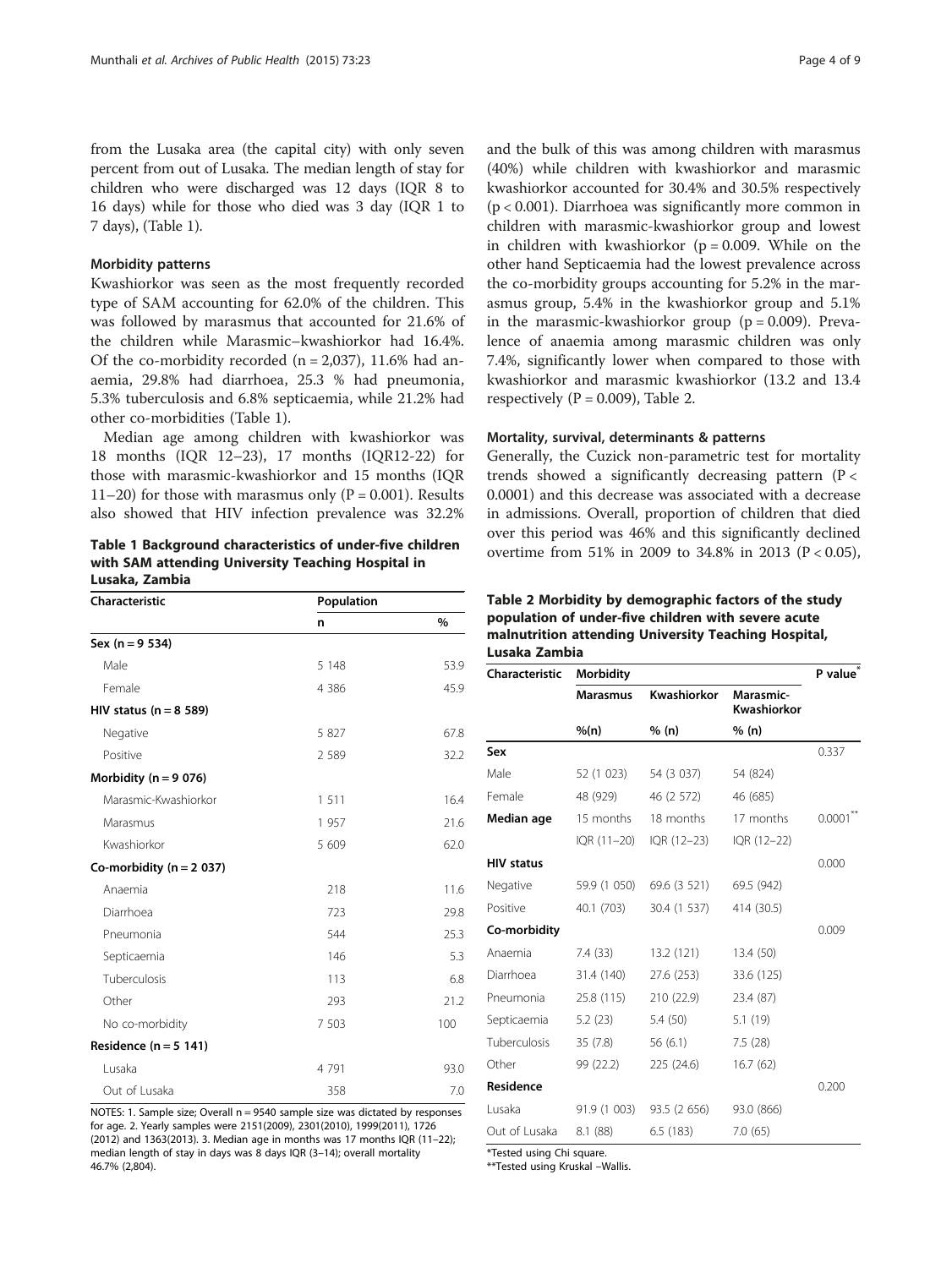Figures 1 and [2](#page-5-0). This mortality pattern differed by age in that it was higher in males than females (52% vs. 48%,  $P = 0.007$ ). Mortality at 24 hours, 48 hours and 1 week of admission was 93.2%, 88.7 and 29% respectively.

Admissions and mortality and morbidity rates seem to be showing a steady decline over the years being investigated. Nevertheless mortality was high in children who were HIV infected with 80% more likely to die than those who were HIV uninfected (HR 1.8, 95% CI 1.6 – 2.0, P < 0.001). While those with septicaemia were approximately 2.8 times more likely to die compared to those without comobidities (HR 2.8, 95%CI 2.9 -3.9), those with diarrhoea were 60% more at risk of dying compared to those who had no commodities (HR 1.6, 95% CI 1.3 - 1.9). Pneumonia also increased the risk of dying by 30% compared to children without any comorbidity (HR 1.3, 95% CI 1.0 – 1.6), Table [3](#page-5-0).

Despite the differential mortality patterns largely dictated by HIV infection patterns within all the nutritional morbid states, Kaplan Meier failure curves showed that children with marasmus had increased risk of dying independent of HIV infection status, Figure [3](#page-6-0). There were 5300 subjects considered in the survival analysis with a median survival time of 13 days. The lower quartile survival time was 3 days and upper quartile time is 19 days. Total person time at risk is 55078 days. The incidence rate was estimated at 0.056 per day or 20.4 per year. In person years this would be 20,418 per 100 person years per year. Log rank test revealed significant differences among the median time to death or discharge across the different types of SAM ( $p < 0.001$ ), Table [4](#page-6-0).

## **Discussion**

A significantly high but declining burden of severe acute malnutrition comprising the core morbid nutritional conditions, namely kwashiorkor, marasmus and marasmickwashiorkor still exist in differential proportions as observed in hospital records of under-five children admitted to the University Teaching Hospital between 2009 and 2013 in Zambia. This decline was associated with declining admissions which is further associated with declining mortality. HIV-related mortality was also found to have contributed substantially to the overall burden as it worsened the picture by increasing the number of comobidities. Other core co-morbidities explored in this review included tuberculosis (TB), anaemia, diarrhoea and septicaemia and how they are associated with patterns of mortality and morbidity in under-five children with kwashiorkor, marasmic kwashiorkor marasmus.

The data used in this study was collected amidst several strengths and limitations which could have biased the results. Firstly, data quality was a limitation because it is recorded from setting where there are high levels of staff turnover and fatigue, ward congestion, and limited diagnostic capabilities which led to missing information in both files and registers. In view of the missing data a sensitivity analysis was conducted which revealed that the results could not have changed significantly if all the missing data were added to the analysis. Nonetheless, the sample size in this study is sufficient and data collected covers five years which is representative of the UTH as a study setting and thus reduces the likelihood of any results derived from analysis being due to chance or situational variations. Moreover, since the data was sourced from UTH which receives referrals from hospitals in every province in the country, the findings could be a representation of morbidity and mortality in referring hospitals in the country. However mortality could be slightly higher at UTH as only very severe cases are referred there. In addition follow up of discharged children is not done at the hospital but at community based health facility level which means some children are lost to follow up because their caregivers will not report to the nearest health centre for continued care after discharge and so full recovery could not be reported in this study. Furthermore, the findings of this study are descriptive in

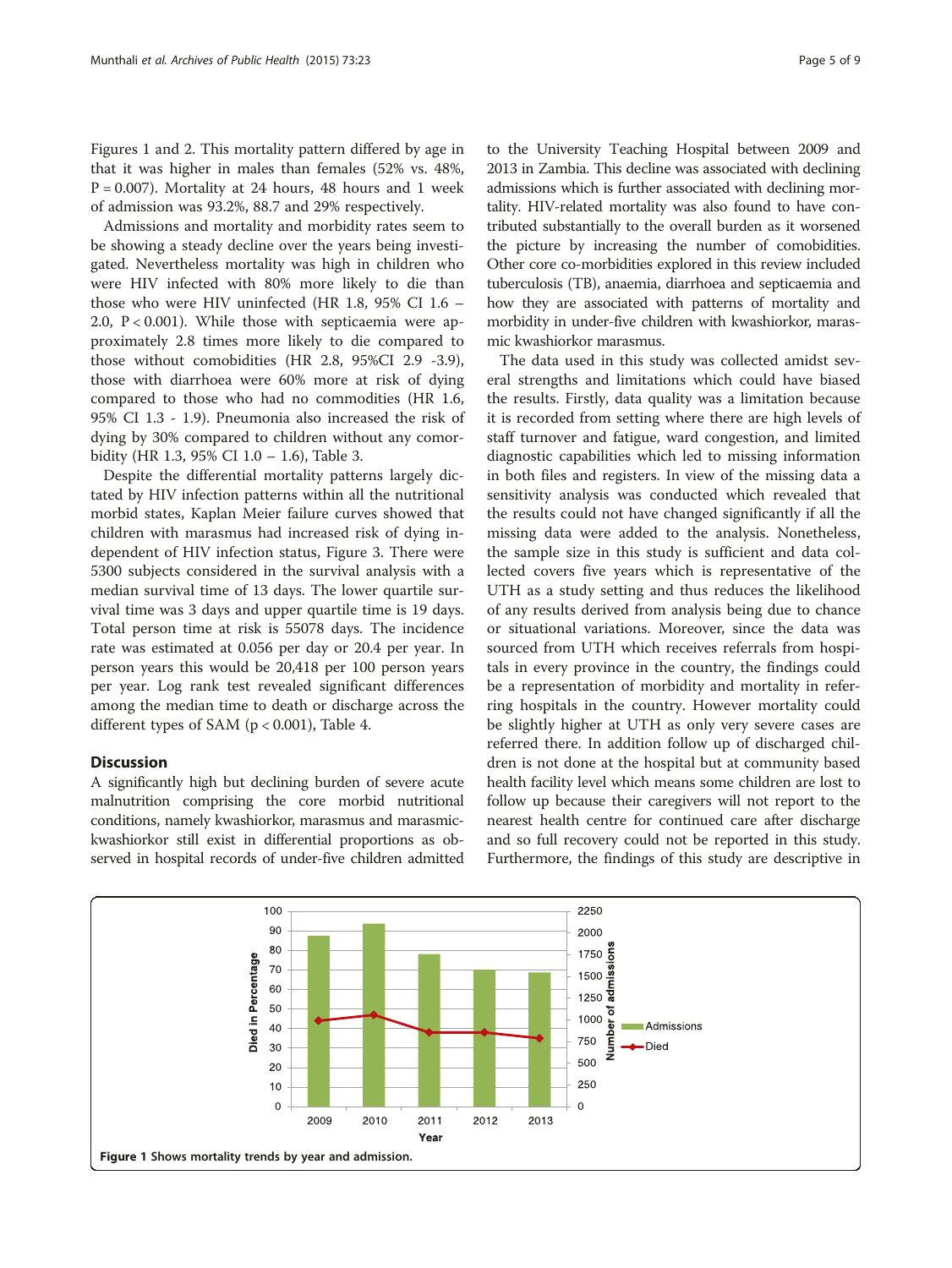<span id="page-5-0"></span>

nature, it is therefore important to consider explorative studies to be carried out to ascertain why trends and pattern of mortality, morbidity and co-morbidity are they way they are in ward AO7.

It was not surprising to find that kwashiorkor is still the most common morbidity and had the highest presence of other morbid conditions such as septicaemia and anaemia. One of the reasons could be that the staple

Table 3 Cox proportional Hazards showing risk of mortality among under-five children with severe acute malnutrition attending University Teaching Hospital, in Lusaka

| Characteristic              | Population   | <b>Mortality</b>           |                      |
|-----------------------------|--------------|----------------------------|----------------------|
|                             | % (n)        | Hazards Ratio (CI)         | P value <sup>®</sup> |
| Sex $(n = 9 534)$           |              |                            |                      |
| Male                        | 53.9 (5 148) | 1                          |                      |
| Female                      |              | 45.9 (4 386) 1.1 (1.1-1.2) | 0.034                |
| HIV status ( $n = 8$ 589)   |              |                            |                      |
| Negative                    | 67.8 (5 827) | 1                          |                      |
| Positive                    | 32.2 (2 589) | $1.8$ (1.6 - 2.0)          | 0.000                |
| Morbidity ( $n = 9$ 076)    |              |                            |                      |
| Marasmic-kwashiorkor        | 15.8 (1 511) | 1                          |                      |
| Marasmus                    | 21.6 (1 957) | $1.1(1.0-1.7)$             | 0.159                |
| Kwashiorkor                 | 61.8 (5 609) | $1.0(1.1-1.8)$             | 0.707                |
| Co morbidity ( $n = 2$ 037) |              |                            |                      |
| No comorbidity              | 78.7 (7 503) | 1                          |                      |
| Anaemia                     | 2.3(218)     | $1.0(0.8-1.4)$             | 0.933                |
| Diarrhoea                   | 7.6 (723)    | $1.6(1.3-1.9)$             | 0.000                |
| Pneumonia                   | 5.7 (544)    | $1.3(1.0-1.6)$             | 0.008                |
| Septicaemia                 | 1.5(146)     | $2.8$ ( $2.9 - 3.9$ )      | 0.000                |
| Tuberculosis                | 1.2(113)     | $1.0(0.5-1.4)$             | 0.971                |
| Other                       | 3.1(293)     | $1.8(0.7-1.8)$             | 0.000                |
| Residence ( $n = 5$ 141)    |              |                            |                      |
| Lusaka                      | 50.2 (4 791) | 1                          |                      |
| Out of Lusaka               | 4.0 (358)    | $0.7$ (0.5- 0.9)           | 0.010                |

\*tested using Cox proportional Hazards Regression.

food in Zambia (maize) is carbohydrate based and most protein rich foods may not be available in required quantities putting families at risk of this type of malnutrition given cost related financial constraints associated with proteins. According to Latham [\[20\]](#page-8-0) the incidence of kwashiorkor has been associated with high carbohydrate intake and inadequate protein intake [[21](#page-8-0)]. This has been outlined in other studies targeting this population and the region where carbohydrate based foods are also staple foods [\[19,22,23\]](#page-8-0). Fuchs [[24\]](#page-8-0) further argued that kwashiorkor in these regions is primarily due to inadequate protein diet, aflotoxcins in food, inadequate weaning and infection. The median age of occurrence of kwashiorkor that was found in this study coincides with the weaning period (18 months) generally practiced in this population [[17\]](#page-8-0). This also coincides with the period when the intake of macro and micro nutrients is reduced in these children and this could partly explain why nutritional anaemia among other nutritional disorders are common as observed in this study.

Surprisingly in this study, those who had kwashiorkor also had the lowest prevalence of pneumonia and lowest prevalence of HIV infection. This confirms earlier reports by Amadi et al. [[25\]](#page-8-0) who reported that kwashiorkor was more associated with HIV uninfected children in this population. The reasons for this are unclear and were beyond the scope of this study but need further exploration particularly given that the opposite is what is expected as both HIV and kwashiorkor significantly reduces ones humoral immunity.

The association between HIV and marasmus was however different. Children who were diagnosed as having marasmus were also found to have the highest prevalence of HIV infection. Marasmus and HIV infection in children were recorded to have presented with severe wasting which could be due to the body's physiologic mechanisms of adapting to lower food intake which becomes pronounced in HIV infected children due to opportunistic infections such are oral candidiasis that make food intake difficult [\[18,21\]](#page-8-0). It was also revealed by Amadi et al. [[25\]](#page-8-0) that marasmus was the predominant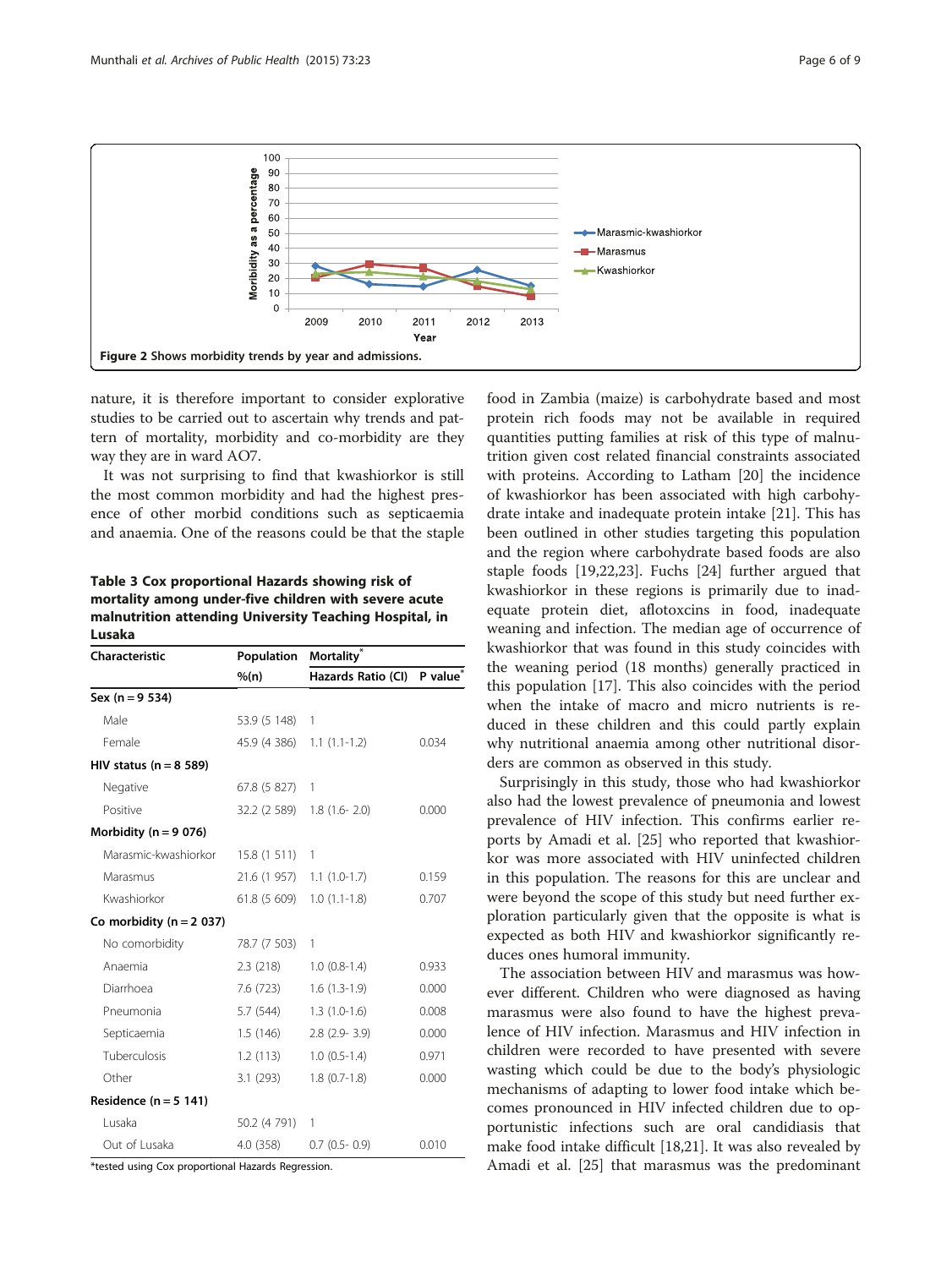<span id="page-6-0"></span>

form of malnutrition amongst HIV infected children, in line with findings in this study. In general we have reported that children who were HIV infected were 80% more likely to die than those who were HIV uninfected. Further we also observed from Kaplan Meier survival curves and the log rank test that having marasmus or indeed marasmic-kwashiorkor reduced the survival chances of the children. Although the contribution HIV has is well documented, we also know that available evidence shows that in general HIV related mortality is declining. It may be reasonable to then argue that the bulk of the mortality burden observed in severely malnourished children might be reduced if strategies to prevent or manage the HIV part are targeted. We also know that childhood HIV is still a huge problem in Sub-Saharan Africa.

We also observe further that Heikens et al. [\[26\]](#page-8-0) revealed that in Sub Saharan Africa mortality is three times higher in HIV infected children than in HIV uninfected children but given that this was not stratified by nutritional morbidities, we postulate further that it is possible that some of this could be due to marasmus or marasmic effects. We argue thus, notwithstanding available evidence outlining that because HIV infected children with SAM have different pathophysiology, case management and referral pathways compared to HIV

uninfected children, this in itself makes therapeutic and palliative care very difficult increasing the likelihood of mortality [[26\]](#page-8-0). In this regard, Heikens et al. [[26](#page-8-0)] further argued that there is urgent need for setting specific therapeutic guidelines based on evidence from high HIV burden regions for such morbidities.

Other than HIV and anaemia, core comobidities explored in this review included diarrhoea, pneumonia and septicaemia. Children who were diagnosed with TB and those with septicaemia were also more at risk of dying compared to those who had anaemia, respectively. Although comorbidity stratified analysis were not reported in this study, we still argue that this is plausible because high HIV prevalence among children found with TB and septicaemia has been reported elsewhere in the region. Asafo-Agyei et al. [\[27](#page-8-0)] and Ashworth et al. [\[28](#page-8-0)] in two hospitals in South Africa also found an association between septicaemia and high mortality especially in the HIV infected children.

Despite the reported burden of comobidities associated with severe acute malnutrition, mortality and morbidity trends are declining. The reasons for this were beyond the scope of this study. However we are aware that there are numerous interventions that have been put in place that could be associated with the decline at

Table 4 Median length of stay for both deaths and discharges among under five children with severe acute malnutrition attending University Teaching Hospital in Lusaka Zambia

| Characteristic        | Died Median(ICR) %(n) | Discharged Median(ICR) %(n) | Log rank P value |
|-----------------------|-----------------------|-----------------------------|------------------|
| Marasmic- kwashiorkor | 2 (1–6) 42% (439)     | 12 (8-17) 58% (609)         | 0.0000           |
| Marasmus              | $2(1-7)$ 51% (659)    | 12 (8-17) 49% (626)         |                  |
| Kwashiorkor           | $3(1-7)$ 55% (849)    | 12 (8-16) 45% (1, 526)      |                  |
|                       |                       |                             |                  |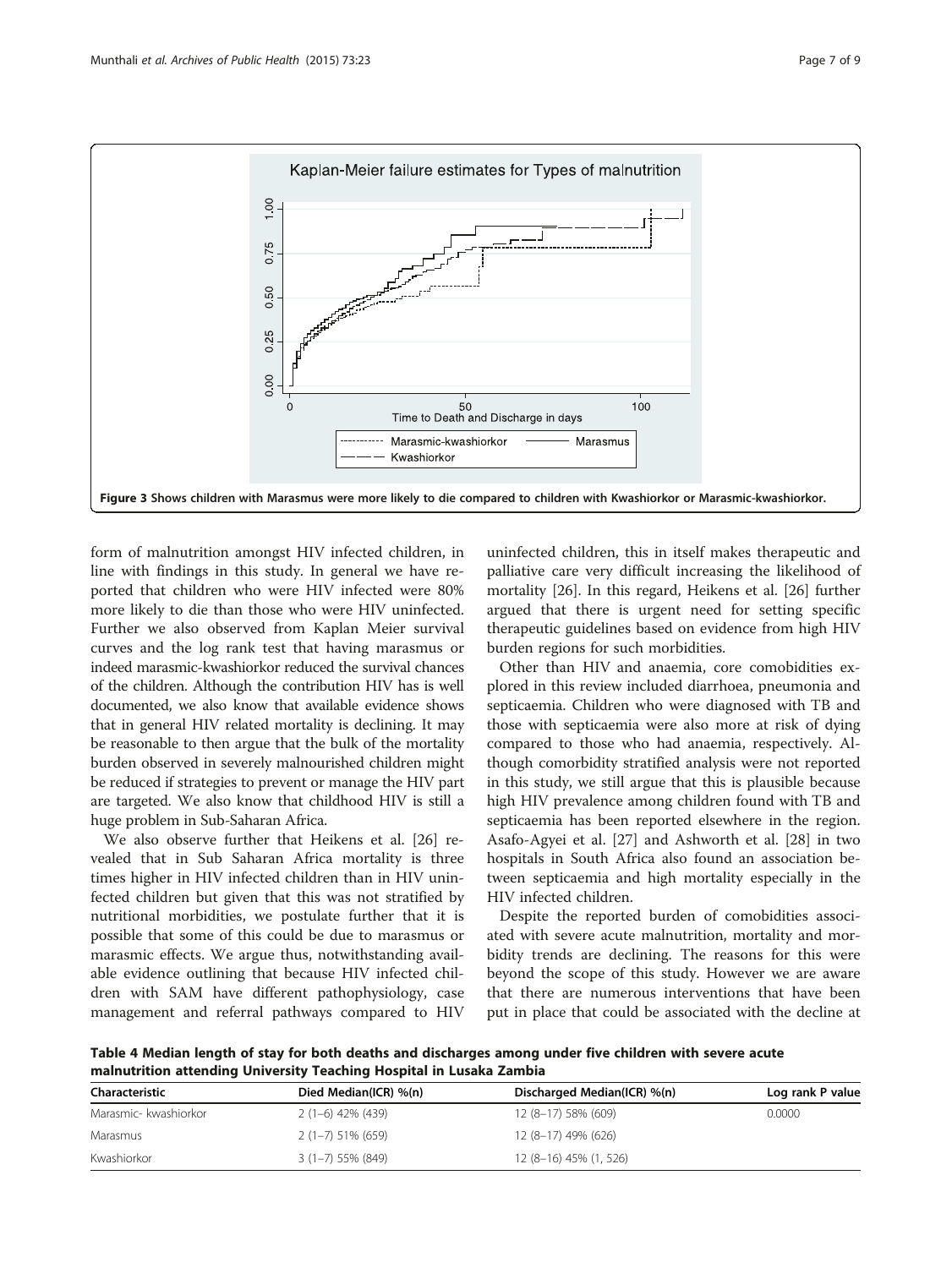community level to combat severe acute malnutrition and this has been coupled with similar facility based interventions such as the provision of RUTF at health centre level. Heikens et al. [[26\]](#page-8-0) argued in similar lines that RUTF aids in effective home-based management of uncomplicated SAM leading to recovery rates of 90 per cent and five per cent mortality rate. This then results in approximately only ten percent admissions from the communities. If this hypothesis holds, it could partly explain the declining admissions observed over the period report in this study. This could also have been partly attributed to general reported reducing prevalence of malnutrition in developing countries of about 38 to 25 percent between periods of 1980 and 2000 due to improvements in lifestyles [[29\]](#page-8-0). This is supported by global reports by UNICEF, WHO, and World Bank [\[1](#page-8-0)] arguing that global rates of acute malnutrition have reduced by approximately 11% in the past 25 years. In this regard and although overall mortality was found to be higher in this study compared to other studies [\[18,19,30\]](#page-8-0), the general pattern was found to be declining and 3.3 percent lower than the 50 percent reported by National Food and Nutrition Commission (NFNC) in 2008 [\[17\]](#page-8-0).

We note that this burden is a reflection of accumulations of malnutrition itself, associated and various morbid conditions as well as mortality, notwithstanding that over time, the population demographics might change considerably too. Trends therefore reflect a time averaged dynamic balance between incidence of core and associated morbidities, migration and mortality. The observed decline in burden could thus have been influenced by any or a combination of these factors. However, we realise that the changes were generalised. HIV related mortality's contribution to overall burden changes might reflect the impact of associated care and support strategies as well as improved access to anti-retroviral therapy for HIV which have prolonged life expectance in both adults and children.

## Conclusions

The study was conducted to provide information on factors associated with morbidity and mortality associated with under-five children admitted with SAM at UTH from 2009 to 2013. We find evidence showing a gradual decline in mortality and morbidity. This decline could be attributed partly to interventions that the country has put in place in addition to the improvements in socioeconomic situation projected in the last 25 years. Finding critical associations with HIV infections suggest an integration of preventive measures that combine HIV testing with child survival strategies. It seems reasonable to argue that the test and treat strategies be widened in scope for both pregnant and breast feeding mothers, and those found positive be put on treatment to reduce

mother to child transmission of HIV. In addition, the indication that community interventions could be working further suggests that primary preventive child survival strategies be intensified with particular focus on sensitization mothers with under-five children regarding proper child feeding practices. An integrated approach earlier suggested could include but not limited to spreading the social cash transfer scheme to parents of malnourished under-five children to increase intake of protein rich foods and reduce the risk of developing kwashiorkor. This needs to be done whilst ensuring continuity and sustainability of the RUFT in the health facilities to reduce incidence of severe acute cases of malnutrition. If these strategies are integrated coupled with integration of operational research strategies to continually create evidence based information for adjusting these strategies, Zambia could record immense successes in reducing overall and all cause child health morbidity and mortality, and consequently increase the quality of life for its children, a desire and vision that is attainable.

The problem of SAM is a complex study and this review presented a descriptive picture of patterns of mortality in an inpatient setting in children with different types of SAM and associated comobidities. There remains a vast array of answered questions on why SAM trends are declining, what the role of nosocomial infections is in mortality patterns, how WHO guidelines are implemented and the use of antibiotics in management of with SAM in Zambia among other question. It is hoped that future research on SAM in Zambia would address some of these questions.

## Supporting information

Data analysed for this article.

## Abbreviations

HIV: Human immunodeficiency virus; IQR: Inter quartile range; NCHS: National centre for health statistics; OR: Odds ratios; OPT: Outpatient therapeutic care programs; RUFT: Ready to use therapeutic food; SAM: Severe acute malnutrition; SD: Standard deviation; TB: Tuberculosis; UTH: University teaching hospital; WHO: World health organization; WHZ: Weight for height Z-score.

#### Competing interests

The authors declare that they have no competing interests.

#### Authors' contributions

TM participated in the conception of the study, co-ordination, participated in the acquisition of data, carried out the statistical analysis and drafted the manuscript. CM reviewed all the drafts for intellectual content, participated in the interpretation of the findings and was the lead person in the statistical handling and interpretation of the findings. RD, CJ, and LS participated in the critical review and editing of all the manuscript drafts for scientific merit and depth. All authors read and approved the final manuscript.

#### Acknowledgements

We thank NOMA (Grant number NOMA-2010/12841) for the financial support that made the study possible. We would also like to thank the Paediatric Centre of Excellence for part of the data used in this research. We acknowledge the support provided by the Research Support Centre at the University of Zambia,